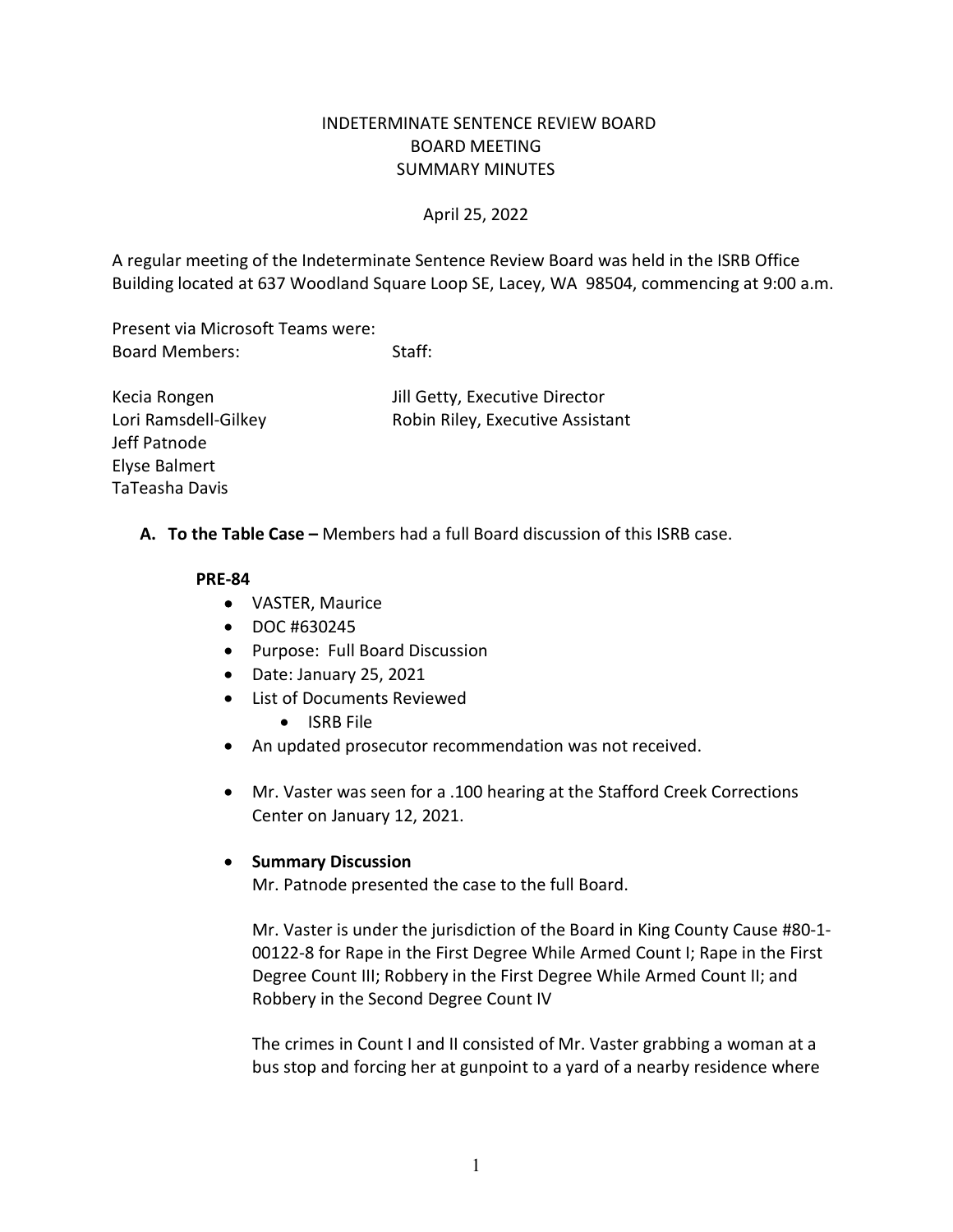he threatened to shoot her if she did not comply. Mr. Vaster then raped the woman and took items from her purse.

Counts III and IV consisted of Mr. Vaster breaking into a woman's apartment while armed with a knife. He bound and gagged the victim and ransacked and stole items from her apartment and purse before raping her.

He was 24 years old at the time of these crimes and is currently 66 years of age.

Mr. Vaster has an extensive criminal history. He has previous convictions in King County Cause 81927 for Burglary in the First Degree Counts I and II; Burglary in the Second Degree Count III; and Possession of Stolen Property Counts IV and V. These convictions reached their statutory maximum on April 21, 1997.

Risk assessments show Mr. Vaster to be a high risk to re-offend.

Mr. Vaster's last infraction was in 2018.

Mr. Vaster refuses to participate in the Sex Offender Treatment and Assessment (SOTAP) because he denies his crimes.

Mr. Vaster has his Barber License and has reached out to community organizations to help his transition into the community.

# • **Decision:**

The panel recommends he be found not parolable and adds 48 months to his minimum term.

# • **Reasons:**

- Mr. Vaster has been assessed as a Level II sex offender, aggravated from a Level I based on documented information that increases risk; Static 99-R: Low; PCLR: high; RLC: Low; VRAG: Bin 9 of 9
- Dr. Robtoy indicated in the September 2, 2020, psychological evaluation, "The assessment tools used in this evaluation estimate Mr. Vaster's level of risk for recidivism to be high. He shares a high degree of characteristics associated with antisocial personality disorder and psychopathy. Furthermore, his static risk factors place him in the highest category for recidivism according to the VRAG-R. He has minimal protective factors that might mitigate his risk".
- Mr. Vaster has a history of serious infractions with sexual elements and has not successfully completed specific risk related programming i.e., Sex Offender Treatment and Assessment Program (SOTAP)